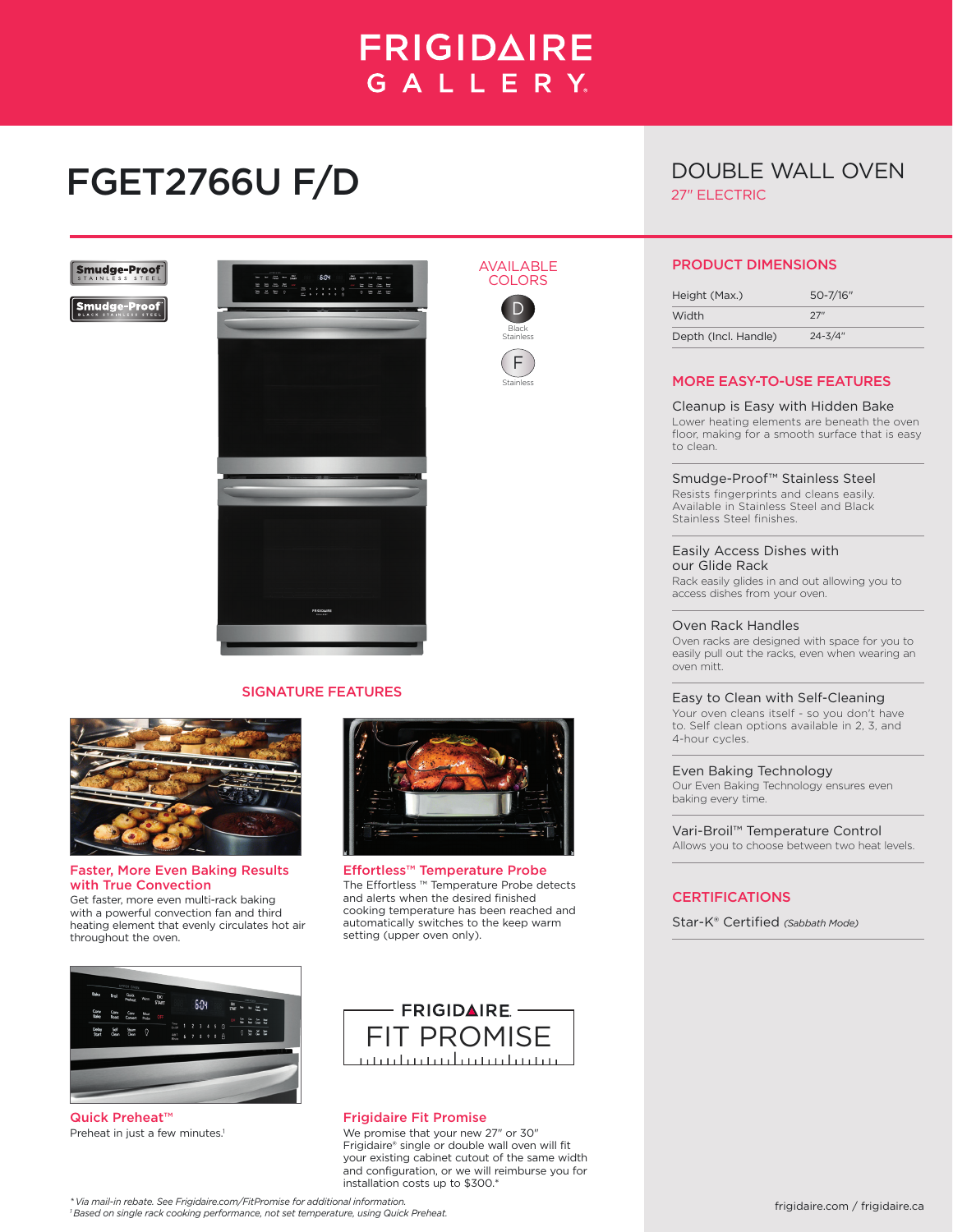# double Electric Wall Overseas (2002)<br>Double Electric Wall Overseas (2002)<br>Double Electric Wall Overseas (2002) FGET2766U F/D DOUBLE WALL OVEN

# 27" ELECTRIC

# **FRIGIDAIRE** GALLERY

#### FEATURES

| <b>FEATURES</b>                                                    |                                                           | <b>PRODUCT DI</b>                   |
|--------------------------------------------------------------------|-----------------------------------------------------------|-------------------------------------|
| Control/Timing System                                              | Express-Select® Controls                                  | A-Height                            |
| Window                                                             | Extra-Large                                               | B-Width                             |
| Exterior Door Finish                                               | Smudge-Proof™ Stainless<br>Steel (F), Black Stainless (D) | C-Depth                             |
|                                                                    | Stainless Steel (F),                                      | D - Height (W                       |
| Handle Design                                                      | Black Stainless (D)                                       | E - Width (Wr                       |
| Oven Cleaning System                                               | Self-Clean w/ Steam Clean<br>Option                       | Depth with Do<br><b>CABINET CUT</b> |
| <b>OVEN CONTROLS</b>                                               |                                                           | Height (Min.),                      |
| Bake/Broil                                                         | Yes / Variable (400 - 550 °F)                             | Width (Min.) /                      |
| Effortless™ Convection Conversion                                  | Yes                                                       | Depth (Min.)                        |
| Convection Bake / Broil / Roast                                    | Yes / Yes / Yes                                           |                                     |
| Oven Preheat                                                       | Quick                                                     |                                     |
| My Favorite                                                        |                                                           |                                     |
| Slow Cook                                                          |                                                           |                                     |
| Effortless™ Temperature Probe                                      | Yes                                                       |                                     |
| Pizza Button                                                       |                                                           |                                     |
| Keep Warm                                                          | Yes                                                       |                                     |
| Add-a-Minute                                                       | Yes                                                       |                                     |
| Delay Start                                                        | Yes                                                       |                                     |
| Self-Clean / Clean Options                                         | Yes/2, 3 4 Hours                                          |                                     |
| Steam Clean                                                        | Yes                                                       |                                     |
| Delay Clean                                                        | Yes                                                       |                                     |
| Kitchen Timer / Timed Cook Option                                  | Yes/Yes                                                   |                                     |
| Control Lock                                                       | Yes                                                       |                                     |
| Auto Oven Shut-Off                                                 | 6 Hours                                                   |                                     |
| Oven Lock-Out                                                      | Yes                                                       |                                     |
| <b>UPPER OVEN FEATURES</b>                                         |                                                           |                                     |
| Capacity (Cu.Ft.)                                                  | 3.8                                                       | А                                   |
| Convection System                                                  | True Convection                                           |                                     |
| Oven Light                                                         | 2 Halogen                                                 |                                     |
| Hidden Bake Element                                                | Yes                                                       |                                     |
| Rack Configuration                                                 | 1 Heavy Duty / 1 Offset Rack                              |                                     |
| <b>Baking System</b>                                               | Even Baking Technology                                    |                                     |
| <b>Broiling System</b>                                             | Power Broil                                               |                                     |
| Bake / Broil Element (Watts)                                       | 2,500/4,000                                               |                                     |
| <b>LOWER OVEN FEATURES</b>                                         |                                                           |                                     |
|                                                                    | 3.1                                                       |                                     |
| Capacity (Cu.Ft.)<br>Convection System                             | True Convection                                           |                                     |
| Oven Light                                                         | 2 Halogen                                                 |                                     |
| Hidden Bake Element                                                | Yes                                                       |                                     |
| Rack Configuration                                                 |                                                           |                                     |
| <b>Baking System</b>                                               | 2 Heavy Duty<br>Even Baking Technology                    |                                     |
| <b>Broiling System</b>                                             | Power Broil                                               |                                     |
|                                                                    | 2,500/4,000                                               |                                     |
| Bake / Broil Element (Watts)                                       |                                                           |                                     |
| <b>OPTIONAL ACCESSORIES</b>                                        |                                                           |                                     |
| 3"-High Bottom Trim - Black<br>Stainless (D) / Stainless Steel (F) | (D) PN# TBD<br>(S) PN # TBD                               |                                     |
| 10'-Long Armored Power Cable                                       | PN #903056-9010                                           |                                     |
| <b>CERTIFICATIONS</b>                                              |                                                           |                                     |
|                                                                    |                                                           |                                     |
| A.D.A. Compliant <sup>1</sup>                                      | Yes                                                       |                                     |
| Star-K® Certified (Sabbath Mode)<br><b>SPECIFICATIONS</b>          | Yes                                                       |                                     |
| Oven Interior (H x W x D)                                          | $17'' \times 20 - 1/2'' \times 18 - 3/4''$                |                                     |
| Power Supply Connection Location                                   | Left Bottom Rear                                          |                                     |
| Voltage Rating                                                     | 240V / 208V / 60Hz                                        |                                     |
| Connected Load (kW Rating)                                         | 9/6.8                                                     |                                     |
|                                                                    |                                                           |                                     |
| @ 240 / 208 Volts <sup>2</sup>                                     |                                                           |                                     |
| Amps @ 240 / 208 Volts<br>Minimum Circuit Required (Amps)          | 37.5/32.7<br>40                                           |                                     |

#### PRODUCT DIMENSIONS

| A-Height                         | 50-7/16"          |  |  |
|----------------------------------|-------------------|--|--|
| <b>B</b> -Width                  | 27"               |  |  |
| C-Depth                          | $24 - 3/4"$       |  |  |
| D - Height (Wrapper)             | 48-5/8"           |  |  |
| E - Width (Wrapper)              | $28 - 1/4"$       |  |  |
| Depth with Door Open 90°         | $45 - 3/4"$       |  |  |
| <b>CABINET CUTOUT DIMENSIONS</b> |                   |  |  |
| Height (Min.) / (Max.)           | 48-7/8" / 49-7/8" |  |  |
| Width (Min.) / (Max.)            | 24-7/8" / 25-1/4" |  |  |

Depth (Min.) 24"





/When properly installed, this model is A.D.A.-qualified based on the United States Access Board's A.D.A.<br>A.B.A. Accessibility Guidelines and the Department of Justice's 2010 A.D.A. Standards for Accessible Design.

*Specifications subject to change. Accessories information available on the web at frigidaire.com / frigidaire.ca Note: For planning purposes only. Always consult local and national electric, gas and plumbing codes. Refer to Product Installation Guide for detailed installation instructions on the web at frigidaire.com / frigidaire.ca.*

FRIGIDAIRE.